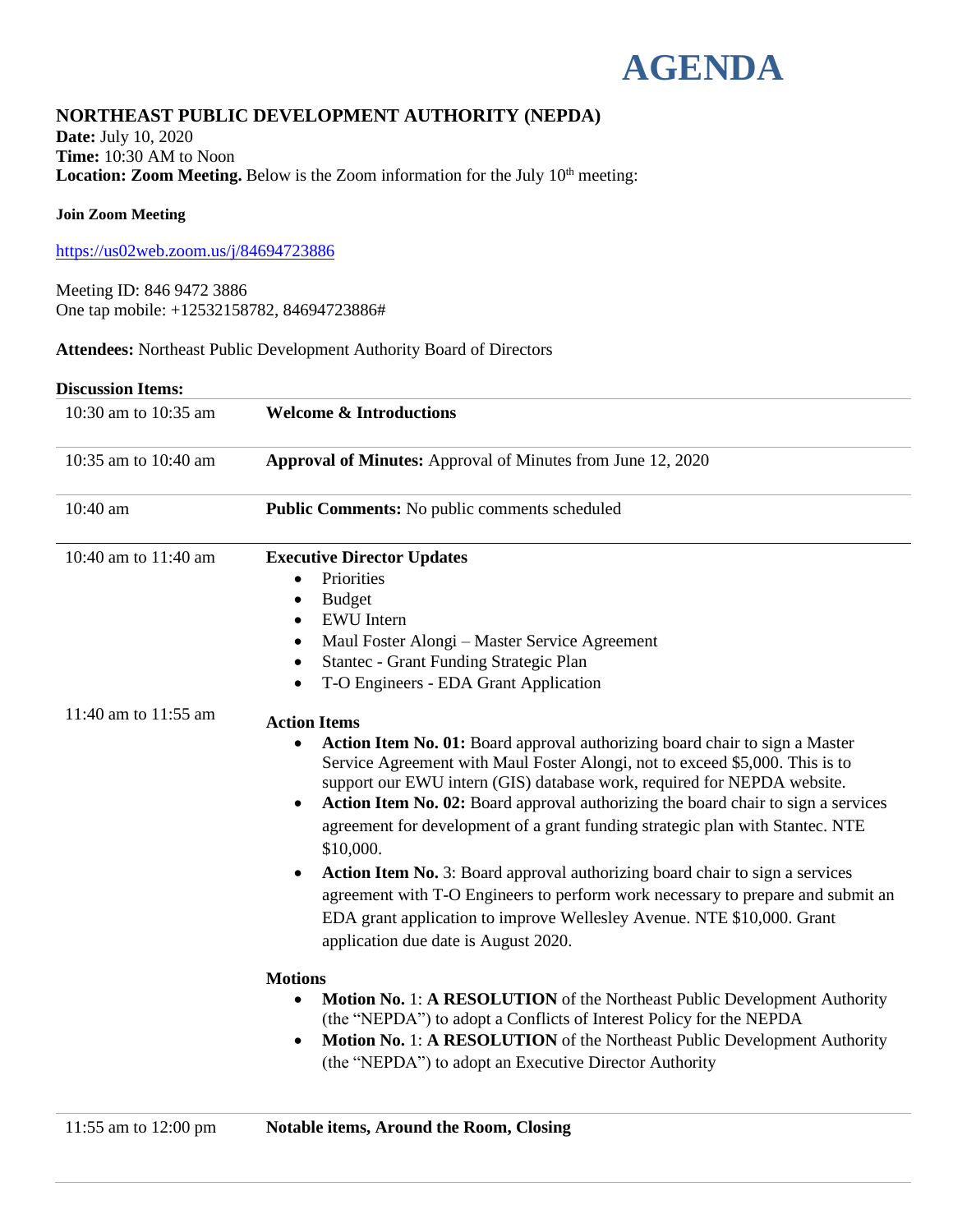

**NEXT MEETING**: August 14, 2020, 10:30 AM to Noon. By Zoom, or at the Northeast Community Center, 4001 N Cook Street, Spokane, WA 99207 (south conference room, lower level).

### **DISCLOSURES**

**AMERICANS WITH DISABILITIES ACT (ADA) INFORMATION:** The City of Spokane is committed to providing equal access to its facilities, programs and services for persons with disabilities. Individuals requesting reasonable accommodations or further information may call, write, or email Human Resources at 509.625.6363, 808 W. Spokane Falls Blvd, Spokane, WA, 99201; or. Persons who are deaf or hard of hearing may contact Human Resources through the Washington Relay Service at 7-1-1. Please contact us forty-eight (48) hours before the meeting date.

**EXECUTIVE SESSION:** An Executive Session may be called during the meeting. The purpose must be announced and is limited by RCW 42.30.110. Examples include: (1) to discuss with legal counsel litigation, potential litigation and/or legal risks (RCW 42.30.110(1)(i)); (2) to consider the acquisition of real estate by lease or purchase when public knowledge regarding such consideration would cause a likelihood of increased price (RCW 42.30.110(1)(b)); and (3) to consider the minimum price at which real estate will be offered for sale or lease when public knowledge regarding such consideration would cause a likelihood of decreased price (final action selling or leasing public property shall be taken in a meeting open to the public)(RCW  $42.30.110(1)(c)$ ).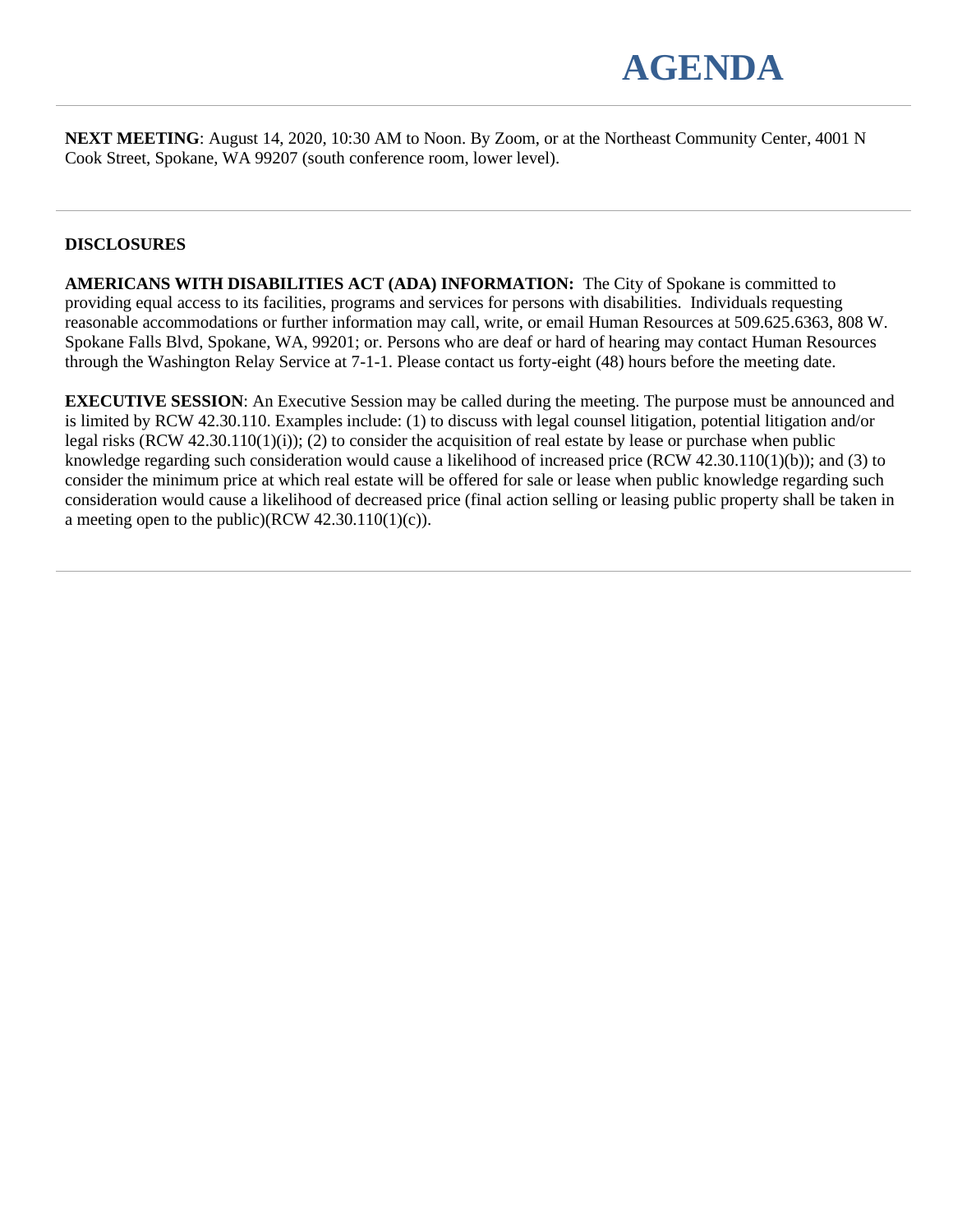# **NORTHEAST PUBLIC DEVELOPMENT AUTHORITY Date: June 12, 2020**

\_\_\_\_\_\_\_\_\_\_\_\_\_\_\_\_\_\_\_\_\_\_\_\_\_\_\_\_\_\_\_\_\_\_\_\_\_\_\_\_\_\_\_\_\_\_\_\_\_\_\_\_\_\_\_\_\_\_\_\_\_\_\_\_\_\_\_\_\_\_\_\_\_\_\_\_\_\_\_\_\_\_\_\_

### **Meeting called to order:** 10:30 AM

**Location:** Board Members and Public attendance via Zoom.

#### **Welcome and Introductions**

Commissioner Kerns noted that a quorum was present.

#### **Attendees**:

NEPDA Board of Directors

- Josh Kerns
- Michael Cathcart
- Gerry Gemmill
- Scott Simmons
- Cheryl Stewart
- Jordan Tampien

#### Board Staff

• David Guthrie, Executive Director

Not in attendance: Megan Clark, EMLVO, Legal Counsel

#### Guests

- Ron Valencia, Spokane County
- Shae Blackwell, City of Spokane
- Teri Stripes, City of Spokane
- Ed Lukas, LB Stone Properties
- Juliet Sinisterra, Community Prosperity Coalition
- Matt Hoffman, Maul Foster Alongi

### **Approval of Minutes**

A motion was made by Scott Simmons to approve the May 8, 2020 meeting minutes. The motion was seconded by Josh Kerns. The motion passed unanimously.

#### **Board Updates**

No board member updates.

### **Public Comment**:

Juliet Sinisterra, Community Prosperity Coalition - Catalytic Site Analysis/Urban MFG: Community Prosperity Coalition and Cascadia Partners presented information about a proposed scope of work they would like to perform for the NEPDA. The presentation was titled, "The YARD: Catalytic Site Analysis," and covered the following main topics: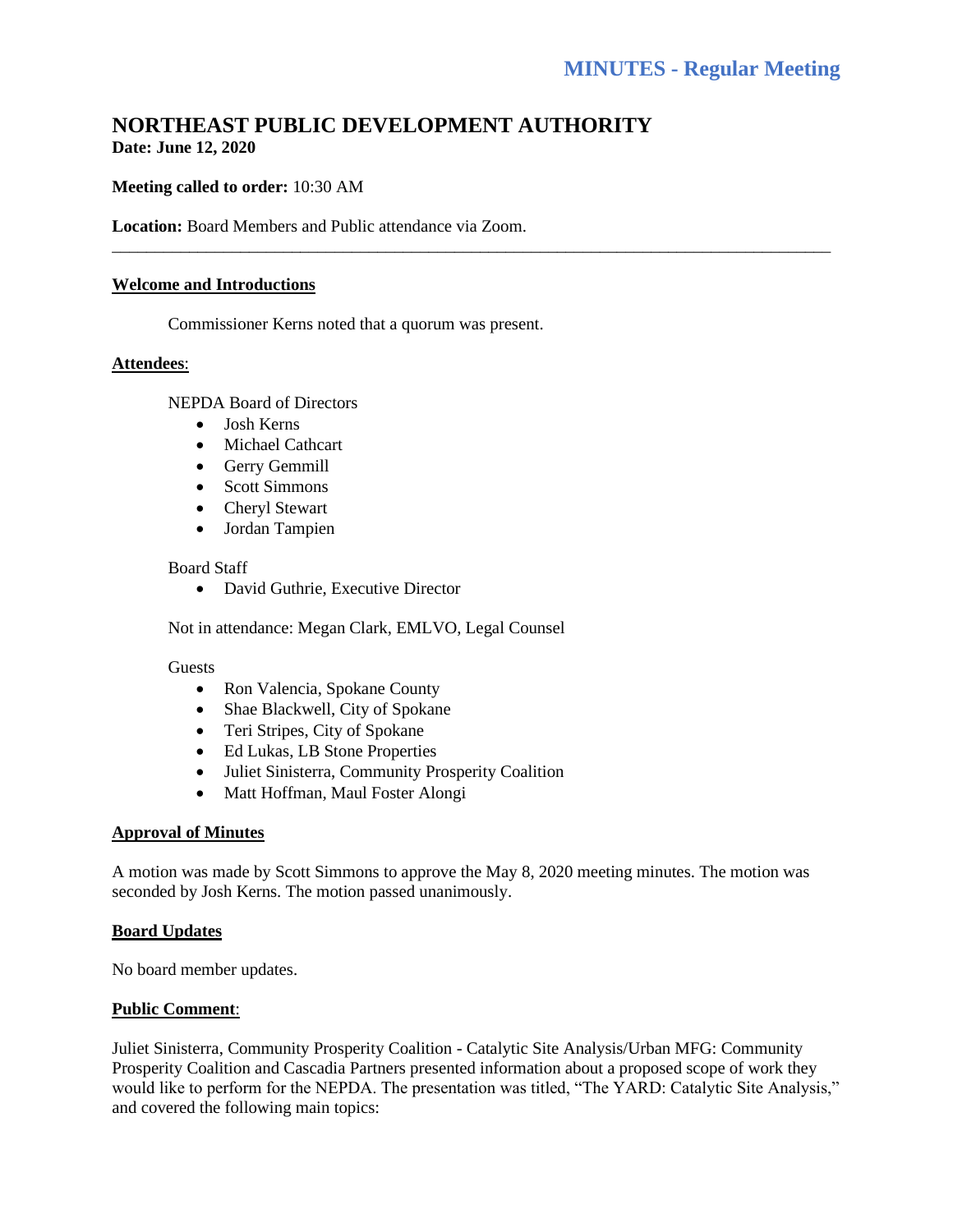- 1. About Community Prosperity Coalition and Cascadia Partners
- 2. Urban Manufacturing nationwide
- 3. Why Urban Manufacturing in The Yard?
	- a. Urban manufacturing typically earn more than the "living wage"
	- b. Local/custom products
	- c. Lower initial capital costs
	- d. Appropriate on small sites/buildings
	- e. High growth potential
- 4. Zoning and Code Analysis (to reduce barriers and increase incentives for development)
	- a. Market survey for CC and HI/LI zones
	- b. Site scenario testing
	- c. Zoning recommendations
	- d. Development incentive recommendations
	- e. How zoning can encourage development of small sites
	- f. Adaptation of small buildings can provide low cost maker/builder space
	- g. Marketing materials

Matt Hoffman, Maul Foster Alongi (MFA) - Industrial Lands Analysis: The presentation covered the following:

- 1. About MFA
- 2. MFA history of work in The YARD and region
- 3. About the industrial land analysis scope of work performed for the NEPDA
- 4. About the data set and how it can be leveraged for analysis
- 5. Build-out (absorption) data and trends
- 6. Land sales data and trends
- 7. Next steps

There were a couple of important takeaways. According to the MFA analysis, there were 74 years of available industrial zoned land in The Yard based on historical absorption rates. The West Plains has 81 years of available industrial land based on historical absorption rates. MFA analysis of land sale data for the last five years indicates parcels of less than 1 AC in The Yard are lower priced than other industrial sub-markets. Parcels in The Yard between 1 and 2 acres are competitively priced (higher than some markets and lower than others, while parcels larger than 2 acres are uncompetitive (higher priced than other industrial sub-markets in the region). It was noted that more recent small parcel sales prices in The Yard have been rising rapidly, diminishing the areas competitive advantage, and that land sale prices did not include offsite costs. Building permit approval for development in The Yard typically requires road construction fronting the subject property. These costs are frequently not required elsewhere.

# **Executive Director Updates**

- Urban Manufacturing / Maker District: The Executive Director discussed some of the benefits of small batch production/manufacturing (urban manufacturing) / maker district
	- o Aligns with NEPDA real estate (many small parcels/buildings)
	- o Potential to convert single family homes into small business or industrial uses
	- o Employees typically earn above living wages\*
	- o 76% of businesses defined as urban manufacturers had < 10 employees\*
	- o 55% started in their homes\*
	- o 95% expect to be larger in 2-years\*
	- o 74% plan to add employees\*
	- $\circ$  62% are in space < 5,000 SF\*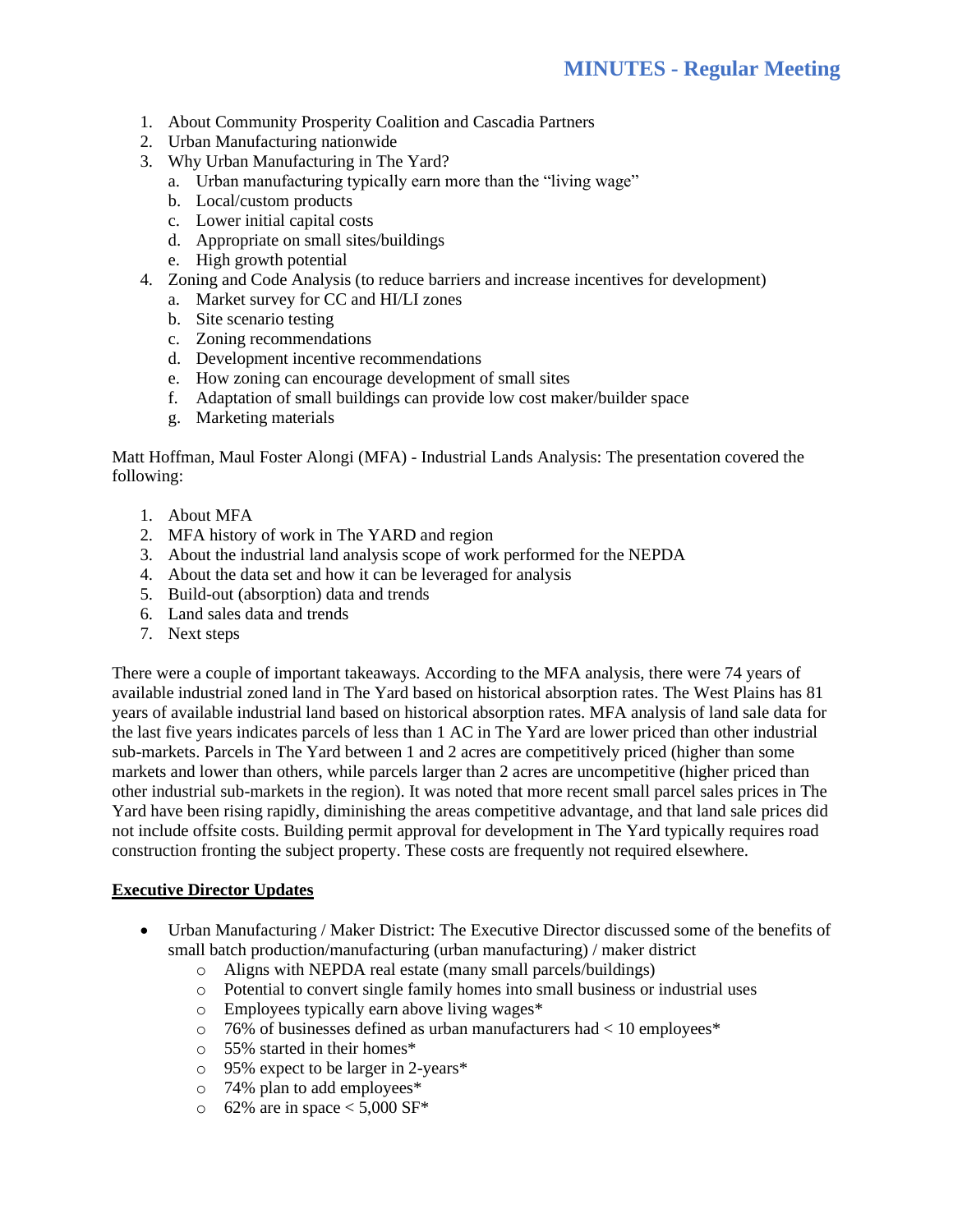- $\circ$  28% in less than 1,000 SF\*
- o Frequently younger demographic\*
- o Urban manufacturing employees potentially drawn from NewTech/SCC in northeast
- o Necessary to help build support network, like-minded entrepreneurs, mentors, instructors, investors, HR, accounting, etc.
- o "Made local" marketing focus potentially differentiates The Yard from other industrial sub-markets

\*Source: "State of Urban Manufacturing," National Report, Summer 2019; Urban Manufacturing Alliance.

• Financials

Actuals

Cash: ~\$211,000 (May 31)

Revenues

- o June: \$60,000 (received from Spokane County per the ILA)
- o August: \$100,000 \$150,000 (potential revenue from the City of Spokane)

Expenses

- o T-O Engineers: \$9,900
- o MFA: \$4,915
- o Legal: \$3,500
- o Whitworth Intern: ~\$2,000

Budget

- o Projected revenues from ECP moved to 2021 instead of 2020
- o Projected revenues from Beacon Hill removed from budget due to project uncertainty

Pending Expenses

Consultant, Engineering, Grant related expenses:

- o Committed: Wellesley Reconstruction EDA Grant application: \$10,000
- o Committed: Marketing & Communication: \$25,000
- o Not Committed: Grant funding strategic plan: \$10,000
- o Not Committed: Rowan & Myrtle planning/design: \$5,000 \$15,000
- o Not Committed: Lands database and Esri web map (for website): \$5,000 \$10,000
- o Not Committed: Zoning, Code, Catalytic Site Analysis: \$15,000

12/31/2020 FYE Cash Estimated at ~\$200,000, assuming receipt of \$100,000 from the City of Spokane and committed and non-committed expenses above.

- Marketing and Communications:
	- o Kick-off meeting occurred this week. Tilladelse will schedule interviews with board members in the next few weeks
- Wellesley Ave.
	- $\circ$  30% plans complete. Meeting with WSDOT on June 16<sup>th</sup> to confirm we can use the Wellesley interchange work as a local match to a TIB Grant.
	- o TIB funding has been cut. Only \$6.6M available for the northern part of Eastern WA.
	- o Reviewing EDA grant terms. Consider applying for EDA grants. Scheduling a call with EDA to discuss.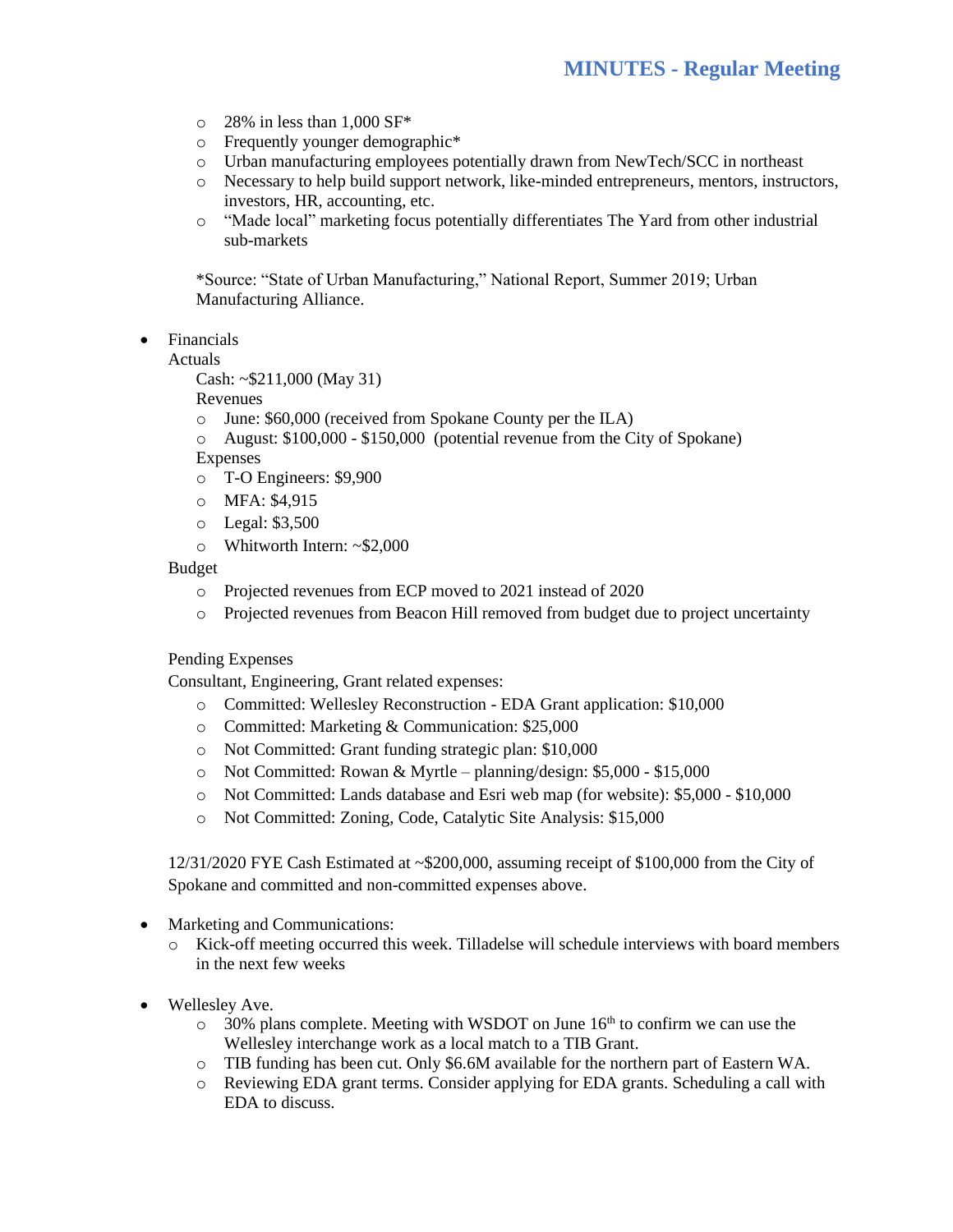- Myrtle & Rowan
	- o Goal is to create a grid of improved roads. City prefers Myrtle or Florida due to connectivity to South. Myrtle is preferable, because it is  $\frac{1}{4}$  mi. from Freya, and  $\frac{1}{4}$  mi. from Havana. Rowan is approximately ½ mi between both Wellesley and Francis. The goal is to improve Myrtle, Rowan, Havana and Freya, in that order.
- Road Reclassifications
	- o Request submitted to the City to reclassify Myrtle and Rowan from "urban local access roads" to "Urban Major Collector" on the 2020 Comp Plan. This is required to qualify for grant funding (to improve these roads). Plan Commission and City Council approval required. I will request reclassification of Havana in the 2021 Comp Plan. This is a "late request" this year, so we limited the request to Rowan and Havana at the suggestion of the City (City of Spokane, Inga and Katherine).
- RID Waiver:
	- $\circ$  The NEPDA has the highest concentration of dirt/gravel roads in the City. Currently, the City requires developers to build a full road section on  $\frac{1}{2}$  of road fronting the subject property, with a 10'-12' strip pave on the opposite side of the street. This adds  $\sim$ \$700 LF, or \$3.50 SF (est.) to the land cost. This results in land costs that are frequently higher than our competitors and is a barrier to redevelopment. Formerly, the City had a policy of allowing developers to sign a RID Waiver in lieu of improving the streets in front of their site/parcel. By signing, developers agreed to participate in a RID if and when created, for up to 10 years. Suggest a 20-year RID waiver. As an alternative, suggest a "late-comers" agreement.

Scott Simmons asked Teri Stripes whether the RID waiver was still active. Teri indicated that she believed the RID waiver policy was not active/used today. Scott commented that the prior RID waiver did not facilitate a lot of new development, and questioned whether it was desirable. He also noted that RID waivers have not been viewed favorably by the City Counsel the last few years. The Executive Director said that a "late-comer" agreement is another option. Scott indicated he generally preferred the late-comer concept. Teri suggested talking to Laura McAloon, a bond attorney and former NEPDA board member for guidance about late-comer agreements.

- Broadband
	- o The Executive Director spoke with Council President Beggs, who provided contact information at TDS. They have a 10-year franchise agreement with the City, and will start their fiber build-out in July 2020, just northeast of downtown, moving toward the northwest, then east toward Hillyard. The NEPDA should have a network of quality broadband within 3-5 years in northeast Spokane. Their goal is to have 70% penetration (serviceable addresses) within 5-years.
	- o TDS will provide marketing assistance to our marcom efforts (Tilladelse), so that we can link/map their progress/plans on our website.
- Whitworth
	- o Intern: Our intern took a full time job at the end of May. His primary focus was developing a database of business owners/managers contacts in the NEPDA. His secondary focus was on real estate parcel data. He identified ~20 businesses would agree to meet with the Design Thinking MBA Class.